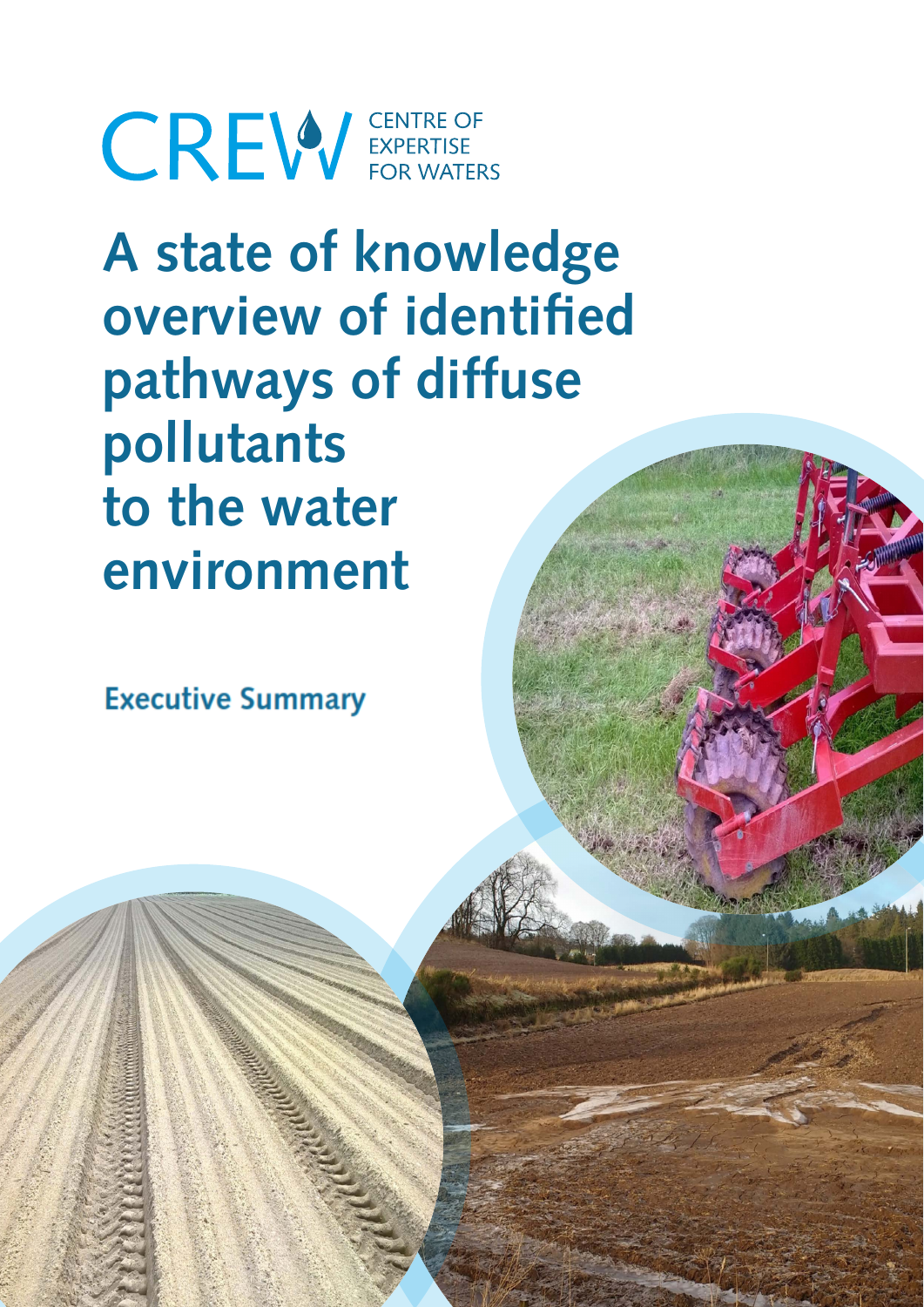# **Executive Summary**

#### **Research questions**

The overall aim of the project is to provide a state of knowledge overview on pathways of diffuse pollution from agriculture to the water environment and to produce Knowledge Exchange (KE) products that will help address these issues. This report addresses the former, answering questions posed around scale and extent, solutions, costs, impacts and gaps in knowledge and these will help inform the KE products.

### **Background**

The River Basin Management Plans for the Scotland and the Solway Tweed river basin districts set out Scotland's ambition to improve from 62% of waterbodies in Scotland at good status to 88% by 2027, and 93% in the longer term. Tackling rural diffuse pollution is key to achieving these aims. The primary focus of Scotland's strategy to tackling diffuse pollution is centred on achieving compliance with the diffuse pollution General Binding Rules, Nitrate Vulnerable Zones, promoting good practice and encouraging uptake of additional measures through funding schemes such as the Scotland Rural Development Programme. While this effort has significantly improved compliance and good practice, it will not be sufficient to achieve good status in all catchments. We therefore need to better understand where the gaps are, particularly regarding important pathways i.e., how pollutants are transferred from land to water and what practical measures are required to help fill these gaps to help Scotland achieve water quality objectives.

#### **Research undertaken**

Focussing on the pollutants phosphorus (P) and nitrogen (N), a systematic review of existing information and evidence was undertaken of the current scientific understanding of runoff and erosion diffuse pollution pathways. The following pathways of diffuse pollution were investigated: i) **surface runoff and soil erosion, exacerbated by soil compaction and structural degradation** ii) **tramlines**, iii) **leaching,** iv) **drain-flow** and v) **hotspots**. Gathering evidence for each of these pathways, the following areas were investigated: a) **scale and extent of the problem**, b) **practical preventative measures** and **solutions to prevent or minimise losses of potential pollutants**, c) **costs associated with identified preventative measures and solutions**, d) **impacts on water quality if solutions were put in place** and e) **knowledge gaps and recommendations for future research**. Also included is a review of evidence of the use of Visual

Evaluation of Soil Structure (VESS) scores for assessing drivers of diffuse pollution under different scenarios. This report summarises the overall findings from relevant applied scientific literature, practical guidance publications that are available to farmers and other appropriate supporting evidence.

## **Key findings**

- Agricultural diffuse pollution into water bodies is a significant environmental issue.
- Good soil nutrient management such as the use of a fertiliser plan linked to soil sampling for nutrient status and soil pH is important.
- Standard agricultural practices are the main source of N and P pollution rather than poor nutrient management practices in Scotland.
- Surface runoff and erosion are the principal source of P loss in cultivated, drier soils while P loss through drains is the dominant pathway in improved grasslands on wetter soils.

Pathways of diffuse pollution:

- Soil type, climate, landscape characteristics and land management contribute to diffuse N and P water pollution.
- Arable soils in England showed that tramlines represented the dominant pathway for surface runoff and transport of sediment, N and P from cereal crops. This is also likely to be the case for Scotland.
- Drains provide a pathway for the delivery of sediment and N and P to surface waters but the dominant pathway of diffuse pollution is through erosion and sediment transport. This erosion and sediment transport is increased and exacerbated by damage to soil structure.
- One of the key causes of poor soil structure is compaction caused by trafficking along tramlines, therefore structural degradation and tramlines contribute to losses of N and P from Scottish agricultural soils.
- Reducing traffic when the soil is close to field capacity (i.e., water held in the soil after excess water has drained away) would reduce the potential for compaction, this can be achieved by considering the timing of operations.
- Use of controlled traffic farming (CTF) has been shown to improve 'untrafficked' soil structure and water movement and storage in Scotland but tramlines (which are necessary for CTF) are a dominant pathway of diffuse pollution.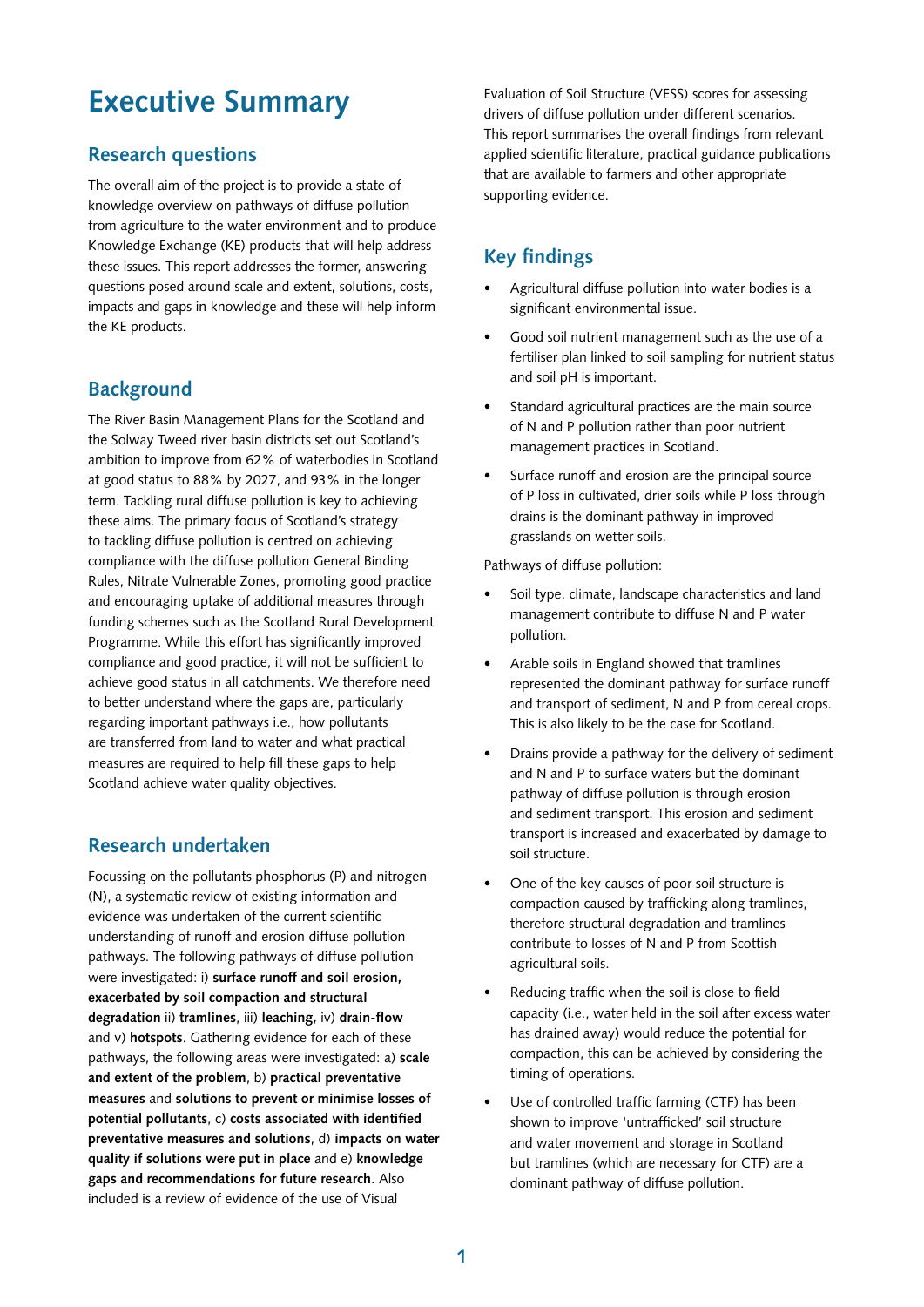- Alleviation of topsoil and subsoil compaction is recommended, with ploughing for arable crops as well as amendment of the soil through increased organic matter, tied ridging with potatoes and surface spiking and sward lifting in grasslands.
- Alleviation of subsoil compaction is more costly and difficult.
- Reduction of tramlines and aligning them across the slope, reduced or no tillage, spreading machinery loads as evenly as possible over a larger tyre diameter, use of correctly inflated very flexible tyres, delaying of tramline establishment and use of buffer strips (including novel 3D buffers) all can reduce the effect of tramlines on pollutant and sediment transport.
- The use of either very flexible tyres, or tramline disruption using a spiked harrow, has been shown to significantly decrease losses of sediment, N and P from Scottish soils under winter sown combinable crops.
- Up and down tramlines were shown to increase surface runoff from Scottish soils by around 50% compared to untrafficked or ploughed areas.
- Improvements in water quality were shown for a range of vulnerable English soils after the use of the following mitigation options: tramline disruption, minimum tillage, crop residue incorporation, contour cultivation and beetle banks.
- Conservation tillage systems are beneficial to soil and water quality but choice of tillage system should be flexible depending on specific conditions such as soil surface and structural conditions before crop establishment, preceding crop and amount and decomposition status of plant residues.
- The use of rotations, cover crops and CTF offer opportunities to realize the full benefits of no-till.
- Reducing the source of nutrient loss by employing nutrient management plans, growing suitable crops for the soil type, retention of stubble, contour farming and controlling the out-flow of field drains before they reach a water course need to be considered.
- Use of Nitrate Vulnerable Zones, control of cultivation and animal movements close to water courses help control N leaching but further research is needed to address P leaching.

Relative contribution and spatial distribution:

• An index of land use intensity (LUI) was developed to identify the spatial distribution of management and cultivation practices to assess management impacts on diffuse pollution risk.

- P loss due to runoff and soil erosion across Scotland has been estimated for combined soil erosion and LUI classes.
- P leaching to drains was greater than P loss due to runoff and soil erosion for 55% of agricultural land likely to have been drained.
- P leaching to drains was the most important pathway of P diffuse pollution in permanent grasslands (74% of total grassland area), but runoff and soil erosion contributed more to P diffuse pollution in 84% of the area covered by root vegetables.
- For P loss from arable land with cereals, relative pathway importance was slightly greater for runoff and soil erosion than for leaching to drains.
- Use of Visual Evaluation of Soil Structure (VESS) topsoil VESS and subsoil subVESS tools can be used to assess the structural damage of soils and their susceptibility to erosion and nutrient loss.
- Agreement between VESS assessments and compaction risk mapping in Scotland.
- VESS and subVESS scores of 3 need to be monitored to ensure no further deterioration of soil structure.
- VESS and subVESS scores of 4 and 5 require direct intervention to restore soil structure and prevent potential erosion or nutrient losses.
- Greater topsoil physical degradation after harvest of potatoes and carrots.

#### **Recommendations and knowledge gaps**

- This review highlighted that effective land drainage and nutrient management is a fundamental part of modern agriculture but currently evidence of the relationships between specific Scottish agricultural drainage systems that contribute to diffuse pollution as well as the location, condition, functioning and flow volumes of these artificial drain systems is limited.
- More research is needed across all pathways. There are also many other knowledge gaps, particularly being able to identify diffuse pollution 'hot spots' in fields within Scottish catchments and our understanding of the impacts of recommended mitigation measures on water quality (as well as gathering more evidence linking VESS scores with water quality degradation).
- There is still uncertainty in erosion rates for soil and land use combinations, in particular, the erosion rate for grasslands is likely to be overestimated.
- It is recommended that future research efforts focus on gathering further evidence for the effectiveness